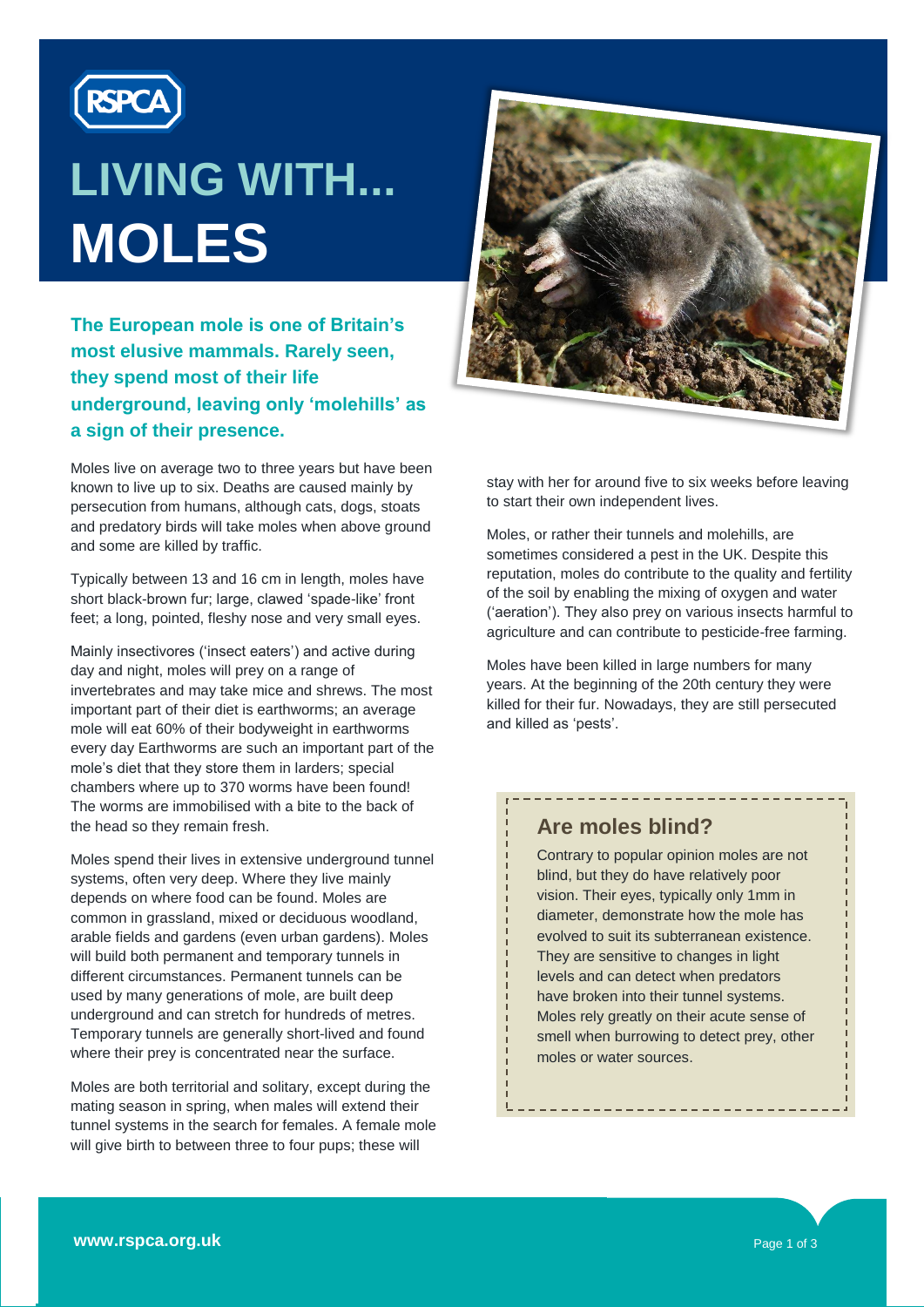# **LIVING WITH... MOLES**

### **How can I deter moles from using my garden?**

Moles themselves do no direct harm, although evidence of their presence (the molehills) may be unsightly and their tunnels may affect some plants in the garden. If you have moles in your garden, removing or flattening the molehills will solve any unsightly problems. Frequent lawn mowing, children playing and other noisy activity can help to deter them.

There are many popular methods that allegedly deter moles, but there is no scientific evidence for their effectiveness. They include:

- milk bottles
- vibrating probes
- toy windmills
- 'repellent' plants



#### **What laws relate to moles?**

Moles are have only basic protection from cruelty under the **Wild Mammals Protection Act 1996** and, when trapped or caught, the **Animal Welfare Act 2006**. Only legally approved poisons can be used by trained and licensed operators. You can legally release an uninjured mole back into the wild, but be careful to put it back where it came from.



# **I am concerned moles have been illegally poisoned, what should I do?**

Before 2006, the poison strychnine hydrochloride was one of the main methods of killing moles, but using it is now an offence in the UK and has been replaced by aluminium phosphide.

Legislation covering the use, supply, storage and advertisement of pesticides requires that users take all reasonable precautions to protect the health of human beings, non-target animals, and to safeguard the environment. **Only approved products can be used and they must be used by trained and licensed professionals, in accordance with label instructions and current legislation.** 

If you have specific evidence that this legislation is being broken, you should contact **Wildlife Incident Investigation Scheme** on **0800 321 600**.